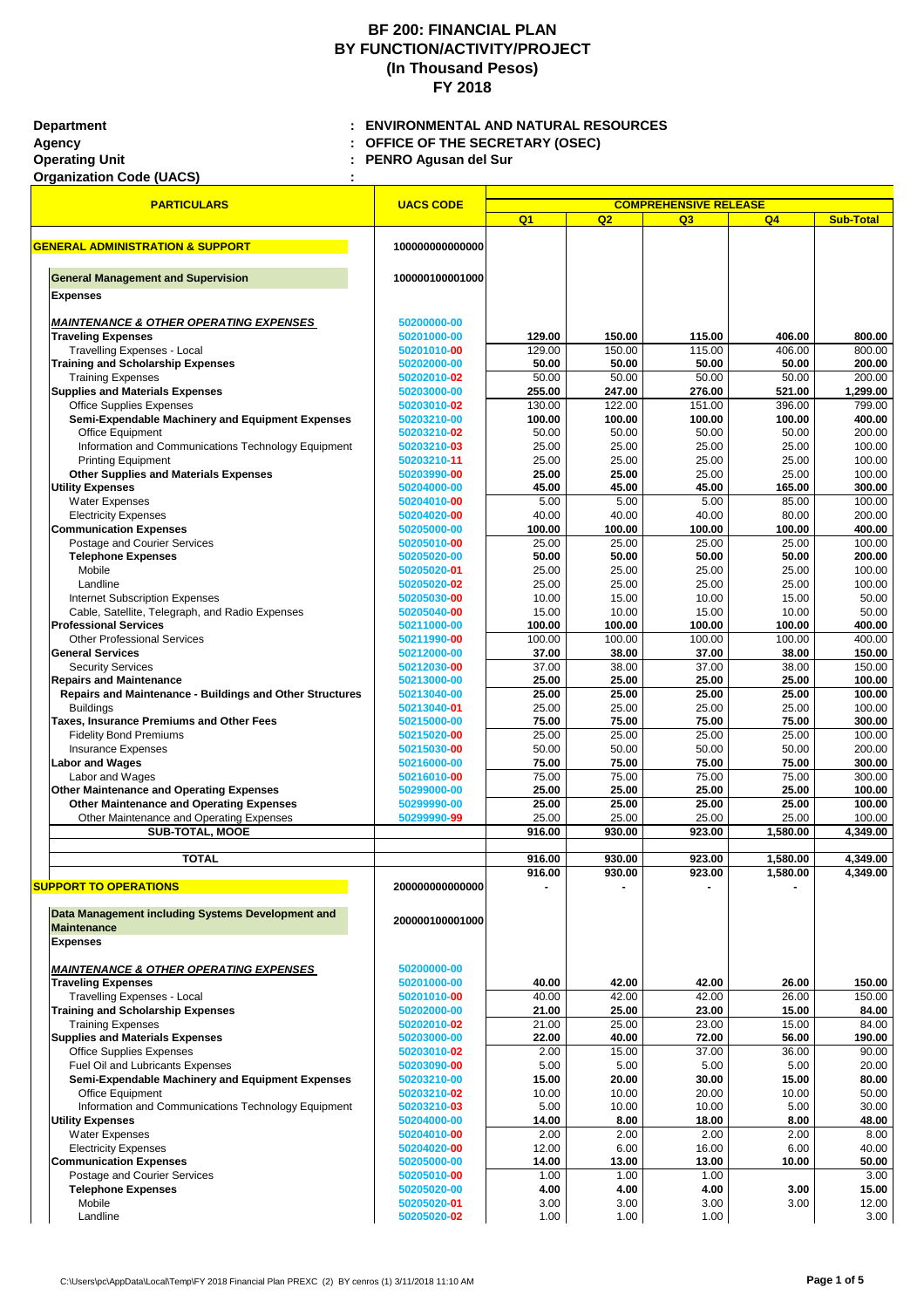**Operating Unit : PENRO Agusan del Sur**

# **BF 200: FINANCIAL PLAN BY FUNCTION/ACTIVITY/PROJECT (In Thousand Pesos) FY 2018**

| <b>PARTICULARS</b>                                                               | <b>UACS CODE</b> | <b>COMPREHENSIVE RELEASE</b> |        |        |        |                  |  |
|----------------------------------------------------------------------------------|------------------|------------------------------|--------|--------|--------|------------------|--|
|                                                                                  |                  | Q <sub>1</sub>               | Q2     | Q3     | Q4     | <b>Sub-Total</b> |  |
| <b>Internet Subscription Expenses</b>                                            | 50205030-00      | 8.00                         | 8.00   | 8.00   | 6.00   | 30.00            |  |
| Cable, Satellite, Telegraph, and Radio Expenses                                  | 50205040-00      | 1.00                         |        |        | 1.00   | 2.00             |  |
| <b>Other Maintenance and Operating Expenses</b>                                  | 50299000-00      | 20.00                        | 18.00  | 21.00  | 19.00  | 78.00            |  |
| <b>Other Maintenance and Operating Expenses</b>                                  | 50299990-00      | 20.00                        | 18.00  | 21.00  | 19.00  | 78.00            |  |
| Other Maintenance and Operating Expenses                                         | 50299990-99      | 20.00                        | 18.00  | 21.00  | 19.00  | 78.00            |  |
| <b>SUB-TOTAL, MOOE</b>                                                           |                  | 131.00                       | 146.00 | 189.00 | 134.00 | 600.00           |  |
|                                                                                  |                  |                              |        |        |        |                  |  |
| <b>TOTAL</b>                                                                     |                  | 131.00                       | 146.00 | 189.00 | 134.00 | 600.00           |  |
|                                                                                  |                  | 131.00                       | 146.00 | 189.00 | 134.00 | 600.00           |  |
| <b>Formulation and Monitoring of ENR Sector Policies,</b>                        | 200000100005000  |                              |        |        |        |                  |  |
| <b>Plans, Programs and Projects</b>                                              |                  |                              |        |        |        |                  |  |
| <b>Expenses</b>                                                                  |                  |                              |        |        |        |                  |  |
| <b>MAINTENANCE &amp; OTHER OPERATING EXPENSES</b>                                | 50200000-00      |                              |        |        |        |                  |  |
| <b>Traveling Expenses</b>                                                        | 50201000-00      | 20.00                        | 107.00 | 50.00  | 323.00 | 500.00           |  |
|                                                                                  |                  | 20.00                        | 107.00 | 50.00  | 323.00 | 500.00           |  |
| <b>Travelling Expenses - Local</b>                                               | 50201010-00      |                              |        |        |        |                  |  |
| <b>Training and Scholarship Expenses</b>                                         | 50202000-00      | 20.00                        | 30.00  | 25.00  | 25.00  | 100.00           |  |
| <b>Training Expenses</b>                                                         | 50202010-02      | 20.00                        | 30.00  | 25.00  | 25.00  | 100.00           |  |
| <b>Supplies and Materials Expenses</b>                                           | 50203000-00      | 66.00                        | 144.00 | 167.00 | 231.00 | 608.00           |  |
| <b>Office Supplies Expenses</b>                                                  | 50203010-02      | 20.00                        | 72.00  | 98.00  | 118.00 | 308.00           |  |
| Fuel Oil and Lubricants Expenses                                                 | 50203090-00      | 15.00                        | 30.00  | 27.00  | 28.00  | 100.00           |  |
| Semi-Expendable Machinery and Equipment Expenses                                 | 50203210-00      | 6.00                         | 17.00  | 17.00  | 60.00  | 100.00           |  |
| <b>Office Equipment</b>                                                          | 50203210-02      | 6.00                         | 17.00  | 17.00  | 60.00  | 100.00           |  |
| <b>Other Supplies and Materials Expenses</b>                                     | 50203990-00      | 25.00                        | 25.00  | 25.00  | 25.00  | 100.00           |  |
| <b>Survey, Research, Exploration and Development Expenses</b>                    | 50207000-00      | 25.00                        | 25.00  | 75.00  | 75.00  | 200.00           |  |
| <b>Survey Expenses</b>                                                           | 50207010-00      | 25.00                        | 25.00  | 75.00  | 75.00  | 200.00           |  |
| <b>Professional Services</b>                                                     | 50211000-00      | 50.00                        | 50.00  | 100.00 | 100.00 | 300.00           |  |
| <b>Other Professional Services</b>                                               | 50211990-00      | 50.00                        | 50.00  | 100.00 | 100.00 | 300.00           |  |
| <b>Repairs and Maintenance</b>                                                   | 50213000-00      | 20.00                        | 20.00  | 35.00  | 25.00  | 100.00           |  |
| <b>Repairs and Maintenance - Machinery and Equipment</b>                         | 50213050-00      | 10.00                        | 10.00  | 15.00  | 15.00  | 50.00            |  |
| <b>Office Equipment</b>                                                          | 50213050-02      | 10.00                        | 10.00  | 15.00  | 15.00  | 50.00            |  |
| <b>Repairs and Maintenance - Transportation Equipment</b>                        | 50213060-00      | 10.00                        | 10.00  | 20.00  | 10.00  | 50.00            |  |
| <b>Motor Vehicles</b>                                                            | 50213060-01      | 10.00                        | 10.00  | 20.00  | 10.00  | 50.00            |  |
| <b>Labor and Wages</b>                                                           | 50216000-00      | 15.00                        | 15.00  | 35.00  | 35.00  | 100.00           |  |
| Labor and Wages                                                                  | 50216010-00      | 15.00                        | 15.00  | 35.00  | 35.00  | 100.00           |  |
| Other Maintenance and Operating Expenses                                         | 50299000-00      | 10.00                        | 11.00  | 34.00  | 45.00  | 100.00           |  |
| <b>Other Maintenance and Operating Expenses</b>                                  | 50299990-00      | 10.00                        | 11.00  | 34.00  | 45.00  | 100.00           |  |
| Other Maintenance and Operating Expenses                                         | 50299990-99      | 10.00                        | 11.00  | 34.00  | 45.00  | 100.00           |  |
| <b>SUB-TOTAL, MOOE</b>                                                           |                  | 226.00                       | 402.00 | 521.00 | 859.00 | 2,008.00         |  |
|                                                                                  |                  |                              |        |        |        |                  |  |
| <b>TOTAL</b>                                                                     |                  | 226.00                       | 402.00 | 521.00 | 859.00 | 2,008.00         |  |
|                                                                                  |                  | 226.00                       | 402.00 | 521.00 | 859.00 | 2,008.00         |  |
|                                                                                  |                  |                              |        |        |        |                  |  |
| <b>OPERATIONS</b>                                                                | 300000000000000  |                              |        |        |        |                  |  |
| <b>NATURAL RESOURCES SUSTAINABLY MANAGED</b>                                     | 310000000000000  |                              |        |        |        |                  |  |
|                                                                                  |                  |                              |        |        |        |                  |  |
| NATURAL RESOURCES ENFORCEMENT AND                                                |                  |                              |        |        |        |                  |  |
| <b>REGULATORY PROGRAM</b>                                                        | 310100000000000  |                              |        |        |        |                  |  |
|                                                                                  |                  |                              |        |        |        |                  |  |
|                                                                                  |                  |                              |        |        |        |                  |  |
|                                                                                  |                  |                              |        |        |        |                  |  |
| <b>Natural Resources Management</b><br>Arrangement/Agreement and Permit Issuance | 310100100001000  |                              |        |        |        |                  |  |

**MAINTENANCE & OTHER OPERATING EXPENSES** 50200000-00

| <b>Traveling Expenses</b>                    |
|----------------------------------------------|
| <b>Travelling Expenses - Local</b>           |
| <b>Training and Scholarship Expenses</b>     |
| <b>Training Expenses</b>                     |
| <b>Supplies and Materials Expenses</b>       |
| <b>Office Supplies Expenses</b>              |
| <b>Fuel Oil and Lubricants Expenses</b>      |
| Semi-Expendable Machinery and Equipment Ex   |
| <b>Office Equipment</b>                      |
| <b>Other Supplies and Materials Expenses</b> |
| <b>Utility Expenses</b>                      |
| <b>Water Expenses</b>                        |
| <b>Electricity Expenses</b>                  |
| <b>Communication Expenses</b>                |
| Postage and Courier Services                 |
| <b>Telephone Expenses</b>                    |
| Mobile                                       |
|                                              |

| <b>Traveling Expenses</b>                               | 50201000-00 | 790.00 | 390.00 | 154.00 | 166.00 | 1,500.00 |
|---------------------------------------------------------|-------------|--------|--------|--------|--------|----------|
| <b>Travelling Expenses - Local</b>                      | 50201010-00 | 790.00 | 390.00 | 154.00 | 166.00 | 1,500.00 |
| <b>Training and Scholarship Expenses</b>                | 50202000-00 | 136.00 | 82.00  | 218.00 | 64.00  | 500.00   |
| <b>Training Expenses</b>                                | 50202010-02 | 136.00 | 82.00  | 218.00 | 64.00  | 500.00   |
| <b>Supplies and Materials Expenses</b>                  | 50203000-00 | 323.00 | 553.00 | 595.00 | 629.00 | 2,100.00 |
| <b>Office Supplies Expenses</b>                         | 50203010-02 | 179.00 | 408.00 | 427.00 | 486.00 | 1,500.00 |
| <b>Fuel Oil and Lubricants Expenses</b>                 | 50203090-00 | 44.00  | 45.00  | 68.00  | 43.00  | 200.00   |
| <b>Semi-Expendable Machinery and Equipment Expenses</b> | 50203210-00 | 50.00  | 50.00  | 50.00  | 50.00  | 200.00   |
| <b>Office Equipment</b>                                 | 50203210-02 | 50.00  | 50.00  | 50.00  | 50.00  | 200.00   |
| <b>Other Supplies and Materials Expenses</b>            | 50203990-00 | 50.00  | 50.00  | 50.00  | 50.00  | 200.00   |
| <b>Utility Expenses</b>                                 | 50204000-00 | 50.00  | 50.00  | 50.00  | 50.00  | 200.00   |
| <b>Water Expenses</b>                                   | 50204010-00 | 25.00  | 25.00  | 25.00  | 25.00  | 100.00   |
| <b>Electricity Expenses</b>                             | 50204020-00 | 25.00  | 25.00  | 25.00  | 25.00  | 100.00   |
| <b>Communication Expenses</b>                           | 50205000-00 | 106.00 | 99.00  | 107.00 | 88.00  | 400.00   |
| Postage and Courier Services                            | 50205010-00 | 25.00  | 25.00  | 25.00  | 25.00  | 100.00   |
| <b>Telephone Expenses</b>                               | 50205020-00 | 56.00  | 49.00  | 57.00  | 38.00  | 200.00   |
| Mobile                                                  | 50205020-01 | 28.00  | 21.00  | 25.00  | 26.00  | 100.00   |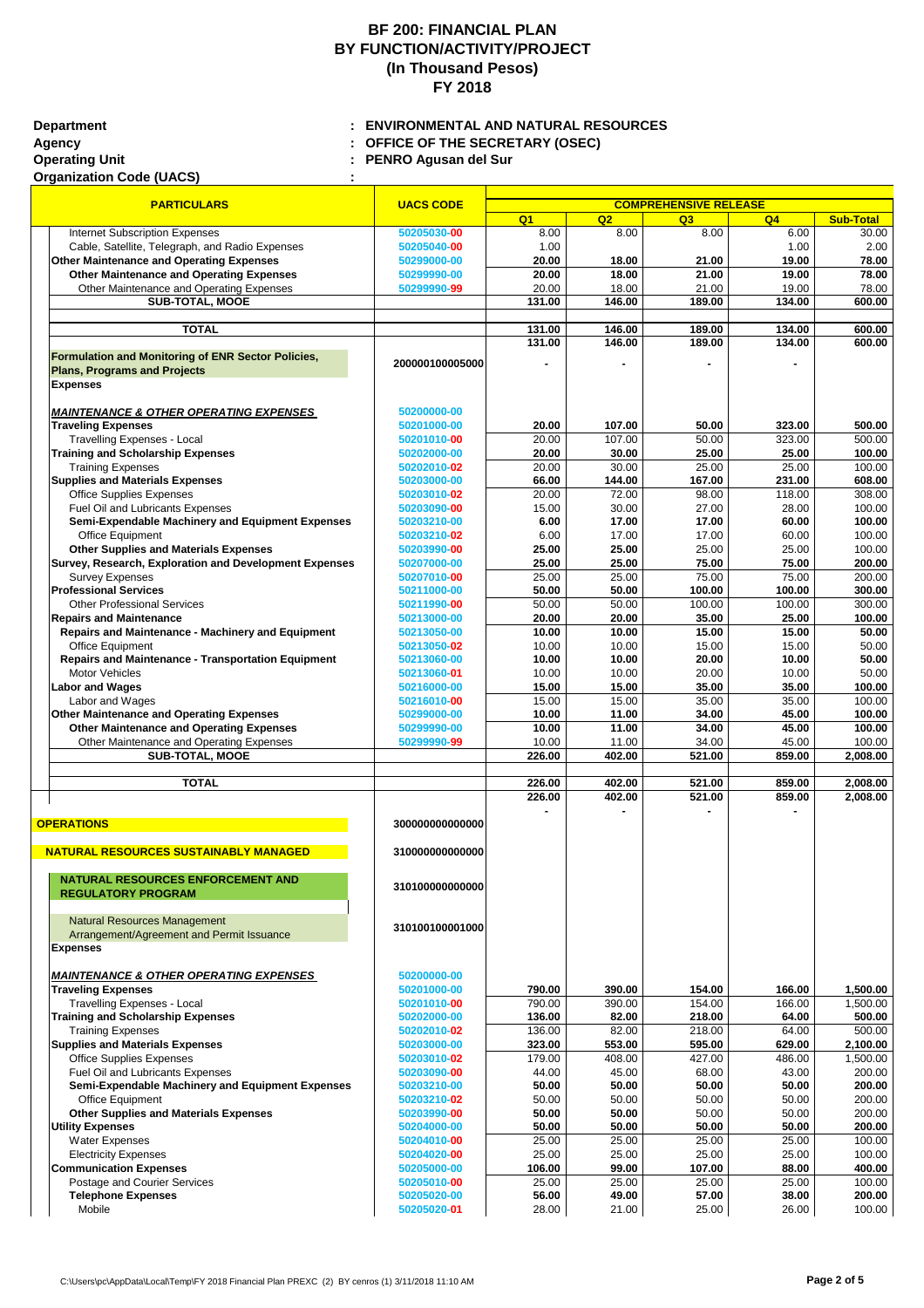**Operating Unit : PENRO Agusan del Sur**

# **Organization Code (UACS) :**

# **BF 200: FINANCIAL PLAN BY FUNCTION/ACTIVITY/PROJECT (In Thousand Pesos) FY 2018**

| <b>PARTICULARS</b>                                        | <b>UACS CODE</b> | <b>COMPREHENSIVE RELEASE</b> |          |          |          |                  |  |
|-----------------------------------------------------------|------------------|------------------------------|----------|----------|----------|------------------|--|
|                                                           |                  | Q <sub>1</sub>               | Q2       | Q3       | Q4       | <b>Sub-Total</b> |  |
| Landline                                                  | 50205020-02      | 28.00                        | 28.00    | 32.00    | 12.00    | 100.00           |  |
| <b>Internet Subscription Expenses</b>                     | 50205030-00      | 10.00                        | 15.00    | 15.00    | 10.00    | 50.00            |  |
| Cable, Satellite, Telegraph, and Radio Expenses           | 50205040-00      | 15.00                        | 10.00    | 10.00    | 15.00    | 50.00            |  |
| <b>Professional Services</b>                              | 50211000-00      | 162.00                       | 320.00   | 353.00   | 165.00   | 1,000.00         |  |
| <b>Other Professional Services</b>                        | 50211990-00      | 162.00                       | 320.00   | 353.00   | 165.00   | 1,000.00         |  |
| <b>General Services</b>                                   | 50212000-00      | 81.00                        | 210.00   | 150.00   | 59.00    | 500.00           |  |
| <b>Other General Services</b>                             | 50212990-00      | 81.00                        | 210.00   | 150.00   | 59.00    | 500.00           |  |
| <b>Repairs and Maintenance</b>                            | 50213000-00      | 76.00                        | 49.00    | 105.00   | 70.00    | 300.00           |  |
| <b>Repairs and Maintenance - Machinery and Equipment</b>  | 50213050-00      | 26.00                        | 24.00    | 30.00    | 20.00    | 100.00           |  |
| Office Equipment                                          | 50213050-02      | 26.00                        | 24.00    | 30.00    | 20.00    | 100.00           |  |
| <b>Repairs and Maintenance - Transportation Equipment</b> | 50213060-00      | 50.00                        | 25.00    | 75.00    | 50.00    | 200.00           |  |
| <b>Motor Vehicles</b>                                     | 50213060-01      | 50.00                        | 25.00    | 75.00    | 50.00    | 200.00           |  |
| <b>Taxes, Insurance Premiums and Other Fees</b>           | 50215000-00      | 21.00                        | 29.00    | 36.00    | 29.00    | 115.00           |  |
| <b>Insurance Expenses</b>                                 | 50215030-00      | 21.00                        | 29.00    | 36.00    | 29.00    | 115.00           |  |
| <b>Labor and Wages</b>                                    | 50216000-00      | 200.00                       | 200.00   | 300.00   | 300.00   | 1,000.00         |  |
| Labor and Wages                                           | 50216010-00      | 200.00                       | 200.00   | 300.00   | 300.00   | 1,000.00         |  |
| Other Maintenance and Operating Expenses                  | 50299000-00      | 160.00                       | 160.00   | 240.00   | 240.00   | 800.00           |  |
| <b>Rent/Lease Expenses</b>                                | 50299050-00      | 10.00                        | 10.00    | 40.00    | 40.00    | 100.00           |  |
| Rents - Motor Vehicles                                    | 50299050-03      | 10.00                        | 10.00    | 40.00    | 40.00    | 100.00           |  |
| <b>Other Maintenance and Operating Expenses</b>           | 50299990-00      | 150.00                       | 150.00   | 200.00   | 200.00   | 700.00           |  |
| Other Maintenance and Operating Expenses                  | 50299990-99      | 150.00                       | 150.00   | 200.00   | 200.00   | 700.00           |  |
| <b>SUB-TOTAL, MOOE</b>                                    |                  | 2,105.00                     | 2,142.00 | 2,308.00 | 1,860.00 | 8,415.00         |  |
|                                                           |                  | 2,105.00                     | 2,142.00 | 2,308.00 | 1,860.00 | 8,415.00         |  |
|                                                           |                  |                              |          |          |          |                  |  |
|                                                           |                  |                              |          |          |          |                  |  |
| <b>CAPITAL OUTLAYS</b>                                    | 50600000-00      |                              |          |          |          |                  |  |
| <b>Machinery and Equipment Outlay</b>                     | 50604050-00      |                              | 2,340.00 |          |          | 2,340.00         |  |
| <b>Technical &amp; Scientific Equipment</b>               | 50604050-14      |                              | 2,340.00 |          |          | 2,340.00         |  |
| <b>SUB-TOTAL, CAPITAL OUTLAYS</b>                         |                  |                              | 2,340.00 |          |          | 2,340.00         |  |
|                                                           |                  |                              |          |          |          |                  |  |
| <b>TOTAL</b>                                              |                  | 2,105.00                     | 4,482.00 | 2,308.00 | 1,860.00 | 10,755.00        |  |
|                                                           |                  |                              |          |          |          |                  |  |
| <b>NATURAL RESOURCES CONSERVATION AND</b>                 | 310200000000000  |                              |          |          |          |                  |  |
| <b>DEVELOPMENT PROGRAM</b>                                |                  |                              |          |          |          |                  |  |
| <b>Protected Areas, Caves and Wetlands Development</b>    |                  |                              |          |          |          |                  |  |
| and Management Sub-Program                                | 310201000000000  |                              |          |          |          |                  |  |
| Protected Areas Development and Management                | 310201100001000  |                              |          |          |          |                  |  |
| <b>Expenses</b>                                           |                  |                              |          |          |          |                  |  |
| <b>MAINTENANCE &amp; OTHER OPERATING EXPENSES</b>         | 50200000-00      |                              |          |          |          |                  |  |
| <b>Traveling Expenses</b>                                 | 50201000-00      | 23.00                        | 82.00    | 541.00   | 604.00   | 1,250.00         |  |
| <b>Travelling Expenses - Local</b>                        | 50201010-00      | 23.00                        | 82.00    | 541.00   | 604.00   | 1,250.00         |  |
| <b>Training and Scholarship Expenses</b>                  | 50202000-00      | 30.00                        | 131.00   | 220.00   | 119.00   | 500.00           |  |
| <b>Training Expenses</b>                                  | 50202010-02      | 30.00                        | 131.00   | 220.00   | 119.00   | 500.00           |  |
| <b>Supplies and Materials Expenses</b>                    | 50203000-00      | 50.00                        | 268.00   | 546.00   | 336.00   | 1,200.00         |  |
| <b>Office Supplies Expenses</b>                           | 50203010-02      | 30.00                        | 218.00   | 476.00   | 276.00   | 1,000.00         |  |
| Fuel Oil and Lubricants Expenses                          | 50203090-00      | 10.00                        | 25.00    | 30.00    | 35.00    | 100.00           |  |
| <b>Semi-Expendable Machinery and Equipment Expenses</b>   | 50203210-00      | 10.00                        | 25.00    | 40.00    | 25.00    | 100.00           |  |
|                                                           |                  |                              |          |          |          | 100.00           |  |
| Office Equipment                                          | 50203210-02      | 10.00                        | 25.00    | 40.00    | 25.00    |                  |  |

**Utility Expenses 50204000-00 35.00 50.00 50.00 65.00 50.00** 65.00 200.00 200.00 200.00 200.00 1100.00 1100.00

| <b>Water Expenses</b>                                     | 50204010-00 | 25.00  | 25.00  | 25.00  | 25.00  | 100.00   |
|-----------------------------------------------------------|-------------|--------|--------|--------|--------|----------|
| <b>Electricity Expenses</b>                               | 50204020-00 | 10.00  | 25.00  | 25.00  | 40.00  | 100.00   |
| <b>Communication Expenses</b>                             | 50205000-00 | 50.00  | 115.00 | 175.00 | 110.00 | 450.00   |
| Postage and Courier Services                              | 50205010-00 | 10.00  | 15.00  | 15.00  | 10.00  | 50.00    |
| <b>Telephone Expenses</b>                                 | 50205020-00 | 20.00  | 50.00  | 80.00  | 50.00  | 200.00   |
| Mobile                                                    | 50205020-01 | 10.00  | 25.00  | 40.00  | 25.00  | 100.00   |
| Landline                                                  | 50205020-02 | 10.00  | 25.00  | 40.00  | 25.00  | 100.00   |
| <b>Internet Subscription Expenses</b>                     | 50205030-00 | 10.00  | 25.00  | 40.00  | 25.00  | 100.00   |
| Cable, Satellite, Telegraph, and Radio Expenses           | 50205040-00 | 10.00  | 25.00  | 40.00  | 25.00  | 100.00   |
| <b>Professional Services</b>                              | 50211000-00 | 36.00  | 475.00 | 475.00 | 214.00 | 1,200.00 |
| <b>Other Professional Services</b>                        | 50211990-00 | 36.00  | 475.00 | 475.00 | 214.00 | 200.00,  |
| <b>Repairs and Maintenance</b>                            | 50213000-00 | 23.00  | 24.00  | 24.00  | 23.00  | 94.00    |
| <b>Repairs and Maintenance - Transportation Equipment</b> | 50213060-00 | 23.00  | 24.00  | 24.00  | 23.00  | 94.00    |
| <b>Motor Vehicles</b>                                     | 50213060-01 | 23.00  | 24.00  | 24.00  | 23.00  | 94.00    |
| <b>Labor and Wages</b>                                    | 50216000-00 | 60.00  | 198.00 | 121.00 | 221.00 | 600.00   |
| Labor and Wages                                           | 50216010-00 | 60.00  | 198.00 | 121.00 | 221.00 | 600.00   |
| <b>Other Maintenance and Operating Expenses</b>           | 50299000-00 | 100.00 | 150.00 | 125.00 | 125.00 | 500.00   |
| <b>Other Maintenance and Operating Expenses</b>           | 50299990-00 | 100.00 | 150.00 | 125.00 | 125.00 | 500.00   |
| Other Maintenance and Operating Expenses                  | 50299990-99 | 100.00 | 150.00 | 125.00 | 125.00 | 500.00   |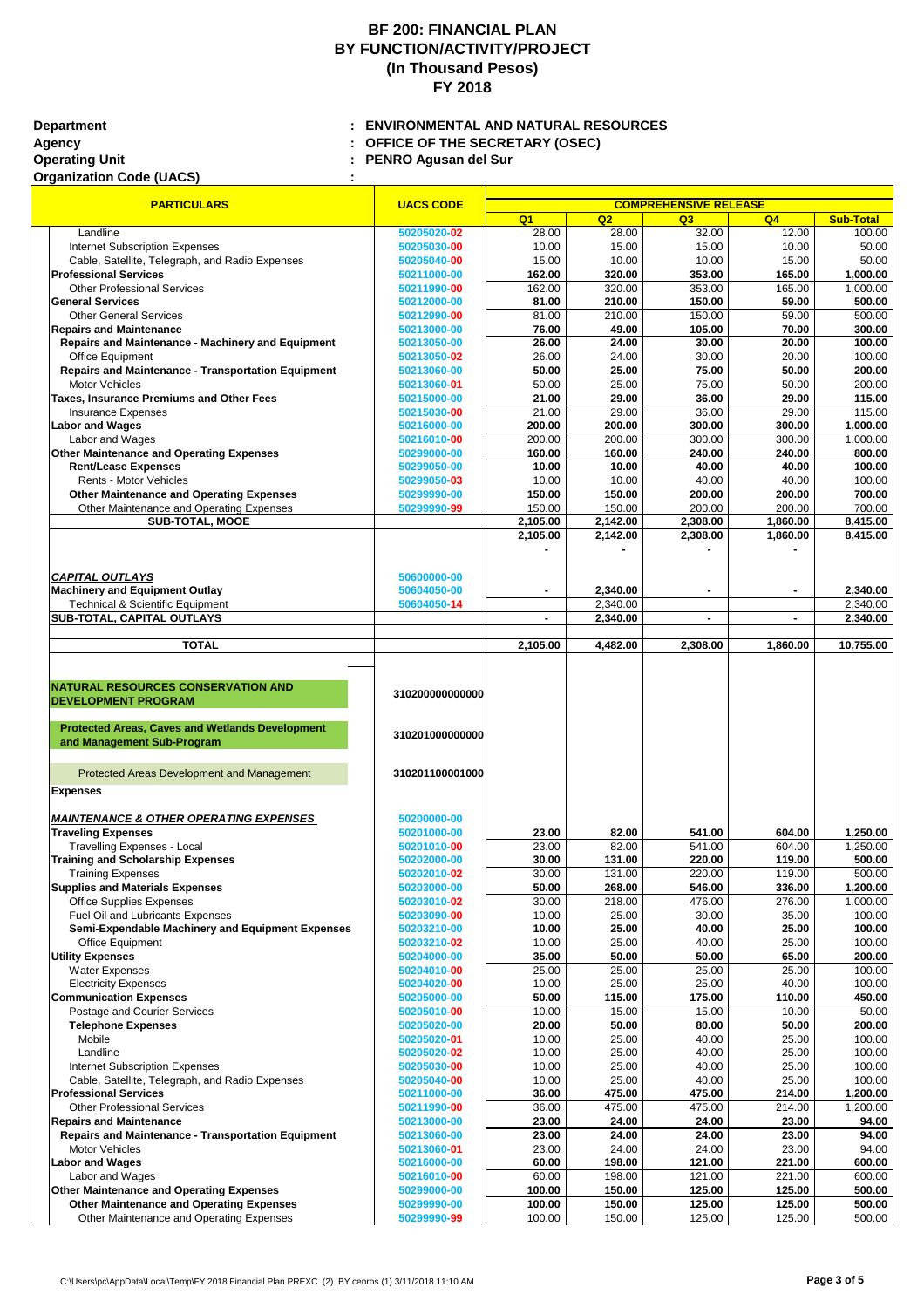## **Department : ENVIRONMENTAL AND NATURAL RESOURCES Agency : OFFICE OF THE SECRETARY (OSEC) Operating Unit : PENRO Agusan del Sur**

**Organization Code (UACS) :** 

# **BF 200: FINANCIAL PLAN BY FUNCTION/ACTIVITY/PROJECT (In Thousand Pesos) FY 2018**

**Q1 Q2 Q3 Q4 Sub-Total COMPREHENSIVE RELEASE PARTICULARS UACS CODE SUB-TOTAL, MOOE 1,493.00 1,493.00 1,493.00 1,493.00 1,817.00 5,994.00 TOTAL 407.00 1,493.00 2,277.00 1,817.00 5,994.00 407.00 1,493.00 2,277.00 1,817.00 5,994.00 - - - - Wildlife Resources Conservation Sub-Program 310202000000000** Protection and Conservation Wildlife **310202100001000 Expenses** *MAINTENANCE & OTHER OPERATING EXPENSES* **50200000-00 Traveling Expenses 50201000-00 5.00 - 45.00 - 50.00** Travelling Expenses - Local **50201010-00**  $\vert$  50201010-00 5.00 50.00 50.00 **Training and Scholarship Expenses 50.00 50202000-00 50.00 5.00 1 5.00 1 1 1 45.00 1 1 1 1 50.00** Training Expenses **60.00 50.00 50.00 50.00 50.00 50.00 50.00 50.00 50.00 50.00 50.00 Supplies and Materials Expenses 10.00 10.00 <b>10.00 10.00 10.00 10.00 10.00 10.00 10.00 10.00 10.00 10.00 10.00 10.00 10.00 10.00 10.00 10.00 10.00 10.00 10.00 10.00 10.00 10.0** Office Supplies Expenses **50.00** 50.00 **50.00** 50.00 **50.00** 50.00 **50.00** 50.00 **Semi-Expendable Machinery and Equipment Expenses 50203210-00 5.00 - 15.00 - 20.00** Office Equipment **50203210-02** 5.00 15.00 20.00 **SUB-TOTAL, MOOE 20.00 - 150.00 TOTAL 20.00 - 150.00 - 170.00 20.00 - 150.00 - 170.00 Land Management Sub-Program 310204000000000** Land Survey, Disposition and Records Management **310204100001000 Expenses** *MAINTENANCE & OTHER OPERATING EXPENSES* **50200000-00 Traveling Expenses 100.00 100.00 100.00 100.00 100.00 100.00 100.00 328.00 308.00 214.00 214.00 950.00** Travelling Expenses - Local **50201010-00** 100.00 328.00 308.00 214.00 950.00 **Training and Scholarship Expenses 10.00 10.00 10.00 10.00 10.00** 174.00 **27.00** 27.00 **89.00** 200.00 Training Expenses **50202010-02** 10.00 74.00 27.00 89.00 200.00 **Supplies and Materials Expenses 50203000-00 35.00 50.00 50.00 65.00 200.00** Office Supplies Expenses **50.00** 15.00 **15.00** 15.00 **15.00** 15.00 **10.00** 10.00 **10.00** 16.00 **10.00** 10.00 **10.00 Semi-Expendable Machinery and Equipment Expenses 50203210-00 10.00 25.00 25.00 40.00 100.00** Office Equipment **50203210-02** 10.00 25.00 25.00 40.00 100.00 **Semi-Expendable Furniture, Fixtures and Books Expenses 50203220-00 15.00 10.00 10.00 15.00 50.00** Furniture and Fixture **50203220-01** 15.00 10.00 10.00 15.00 50.00 **Survey, Research, Exploration and Development Expenses 50207000-00 136.00 250.00 310.00 305.00 1,001.00** Survey Expenses **50207010-00** 136.00 250.00 310.00 305.00 1,001.00 **Other Maintenance and Operating Expenses 1988 100.00 100.00 100.00 25.00 20.00 20.00 25.00 25.00 25.00 100.00 Other Maintenance and Operating Expenses 1 20299990-00 25.00 25.00 20.00 20.00** 30.00 25.00 25.00 100.00 Other Maintenance and Operating Expenses **50299990-99** 25.00 25.00 20.00 30.00 25.00 25.00 25.00 100.00 **SUB-TOTAL, MOOE 306.00 722.00 725.00 698.00 2,451.00 TOTAL 306.00 722.00 725.00 698.00 2,451.00 306.00 722.00 725.00 698.00 2,451.00 - - - - Forest and Watershed Management Sub-Program 310205000000000**

**Expenses**

### **MAINTENANCE & OTHER OPERATING EXPENSES 1998 1998**

**Traveling Expenses 1,250.000 1,250.000 1,250.000 1,250.00 1,250.00 1,250.00 1,250.00 1,250.00 1,250.00 1,250.00** Travelling Expenses - Local **5020 Training and Scholarship Expenses 1 3020** 

### **Supplies and Materials Expenses 1,300.000 1,300.00 1,375.00 1,375.00 1,375.00 1,375.00 1,375.00 5020 1,400.000 4,100.000 1,375.00 1,375.00 1,375.00 1,375.00 1,375.00 1,375.00 1,375.00 1,375.00 1,375.00 1,400.000 1,400.0**

**Communication Expenses 5020** 

| <b>Forest Development, Rehabilitation and Maintenance</b><br>and Protection | 310205100001000 |          |          |        |        |          |
|-----------------------------------------------------------------------------|-----------------|----------|----------|--------|--------|----------|
| enses                                                                       |                 |          |          |        |        |          |
| <b>INTENANCE &amp; OTHER OPERATING EXPENSES</b>                             | 50200000-00     |          |          |        |        |          |
| veling Expenses                                                             | 50201000-00     | 1,250.00 | 1,250.00 | 200.00 |        | 2,700.00 |
| <b>Travelling Expenses - Local</b>                                          | 50201010-00     | 1,250.00 | 1,250.00 | 200.00 |        | 2,700.00 |
| ining and Scholarship Expenses                                              | 50202000-00     | 375.00   | 225.00   |        |        | 600.00   |
| <b>Training Expenses</b>                                                    | 50202010-02     | 375.00   | 225.00   |        |        | 600.00   |
| pplies and Materials Expenses                                               | 50203000-00     | 1,575.00 | 1,375.00 | 575.00 | 575.00 | 4,100.00 |
| <b>Office Supplies Expenses</b>                                             | 50203010-02     | 1,000.00 | 800.00   |        |        | 1,800.00 |
| <b>Fuel Oil and Lubricants Expenses</b>                                     | 50203090-00     | 75.00    | 75.00    | 75.00  | 75.00  | 300.00   |
| Semi-Expendable Machinery and Equipment Expenses                            | 50203210-00     | 250.00   | 250.00   | 250.00 | 250.00 | 1,000.00 |
| <b>Office Equipment</b>                                                     | 50203210-02     | 250.00   | 250.00   | 250.00 | 250.00 | 1,000.00 |
|                                                                             | 50203990-00     | 250.00   | 250.00   | 250.00 | 250.00 | 1,000.00 |
| nmunication Expenses                                                        | 50205000-00     | 50.00    | 50.00    | 50.00  | 50.00  | 200.00   |
| <b>Other Supplies and Materials Expenses</b>                                |                 |          |          |        |        |          |